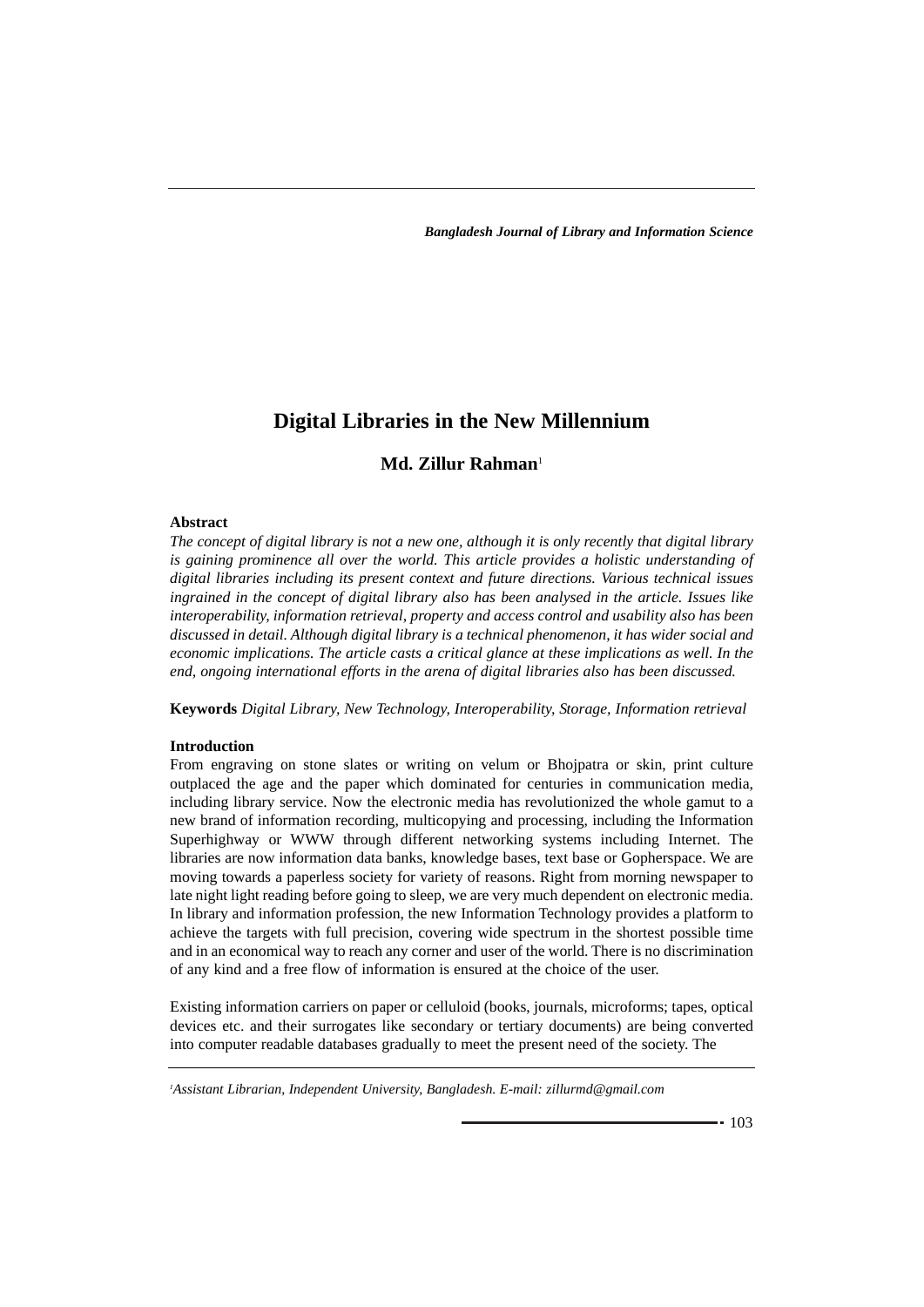participating information generating agencies are now creating their publications directly on computer and they prefer to provide these products in multimedia environment (Gupta, 2000).

#### **Digital Library**

The idea of digital library is not new but recent developments have made the realization of this idea more of practical possibility than ever before. The availability of tools for easy access and production of the information has encouraged the traditional publishers to make their information available in electronic form bypassing the traditional publishing and bibliographic systems. This has led to the development of "Digital Library" (Upadhya, 2000).

With the advancing technology (Gupta, 2000) and the increasing cost of paper publications (Fox et al., 1995a) and shortage of floor space to house a library collection in the conventional form (Gupta, 2000), increasing use of computers, and decreasing budget, many libraries have to reduce their acquisition of books as well as their journals subscriptions (Fox et al., 1995a). The space problem compelled the user to discover the compact storage methods on different type of multimedia (Gupta, 2000). Similarly documents in electronic form can become more available and widely used because the cost of digital storage processing is going down (Fox et al., 1995a). This is the most compelling reason why a digital library – a library without wall is being created almost unconsciously.

#### **History and Motivation**

Futuristic views of libraries have long appeared in science fictions as well as in Bush's visionary statements (Bush, 1945) that foresaw and encouraged much work information retrieval and hypertext. Liclider (1965) laid out the clearest early call for digital libraries; he described a vast expansion of the publishing world as well as the need for knowledge organization, search, retrieval and many support activities. The early development of digital libraries resulted from three main factors:

- a. the human need for information,
- b. the growing volume of information accumulated in various communities, and
- c. advances in technology, e.g. networking, information storage and retrieval, hypermedia, and human computer interactions (Fox and Lunin, 1993).

In the USA one of the early statements was S.626 (Electronic Library Act of 1993), calling for "a system of state based electronic libraries, supporting the use of publicly available libraries, databases, and networks providing robust and reliable support services for search and retrieval."

The term "digital Libraries" became widely accepted as the result of many activities in this area in the period 1991-1993 (Fox, 1993). Perhaps corresponding to the growing interest in digital technology, such as digital networks, digital video and audio, and electronic publishing (Encyclopedia of Computer Science, 2000).

# **Definition**

The term "Digital Library" has a variety of potential meanings, ranging from a digitized collection of materials that one might find in a traditional library through to the collection of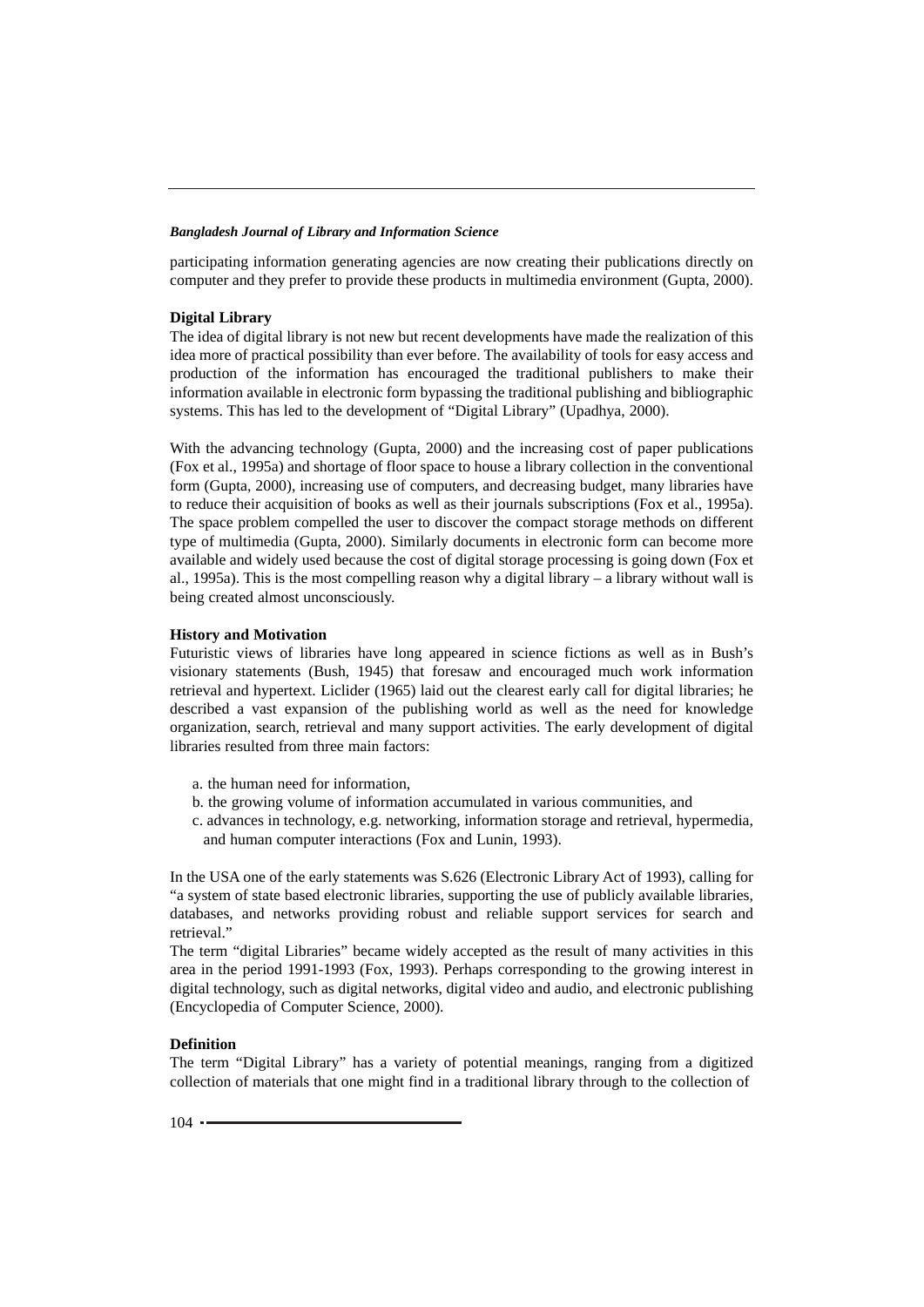all digital information along with the services that make that information useful to all possible users (Leiner, 1998).

The digital library is library where the information is made available in electronic form and access to it is provided through computer and other media like local area network or Internet, etc. (Upadhya, 2000).

A digital library is a collection of information that is stored and accessed electronically. Digital library encompass two complementary ideas :

- a. Digital library is a set of electronic resources and associated technical capabilities for creating, searching, and using information. In this sense there are an extension and enhancement of information storage and retrieval system that manipulate digital data in any medium (text, images, sounds; static or dynamic images) and exist in distributed networks. The content of digital library includes data metadata that describe various aspects of the data (e.g. representation, creator, owner, reproduction rights), and metadata that consist of links or relationships to other data or metadata. Whether internal or external to the digital library.
- b. Digital libraries are constructed collected and organized by a community of users and their functional capabilities support the information needs and uses of that community. They are a component of communities in which individuals and groups interact with each other, using data, information, and knowledge resources and systems. In this sense they are an extension, enhancement, and integration of a variety of information institutions as physical places where resources are selected, collected, organized, preserved, and accessed in support of a user community. These information institutions include among others, libraries, museums, archives, and schools, but digital libraries also extend and serve other community settings, including classrooms, offices, laboratories, homes and public spaces.

The First idea emphasizes the fact that digital libraries are computer—based system constructed for people to use and that they are extensions of information storage and retrieval systems. The second emphasizes the belief that digital libraries should be constructed in a way that accommodates the actual tasks and activities that people engage in when they create, seek, and use information resources; in this sense they are an extension of physical environments. Both assert that digital libraries are sets of informant resources collected and organized on behalf of a community (National Science Foundation 1996).

# **Characteristics of Digital Libraries**

Digital libraries requires undoubtedly digital technologies. The DL is a heterogeneous library which contains hard copy to online systems. The full-fledged digital library is one in which all the information is available in the digital form. This may however be difficult to achieve. Until recently, it consisted of mostly electronic documents, which are of reference type.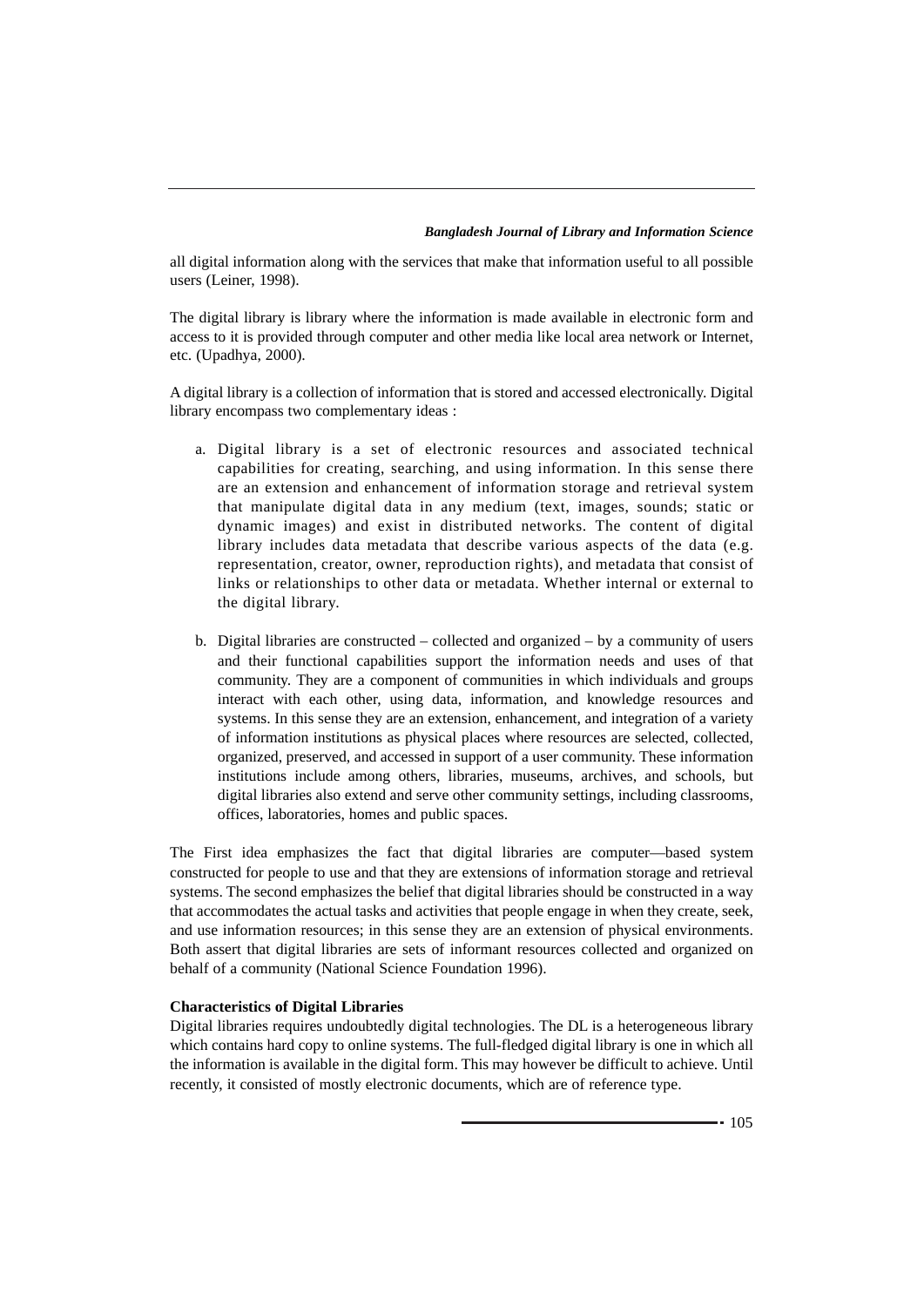Now-a-days most of the documents are primary in nature. Further, queries received and processed are again of reference type in nature. The digital records from both local and foreign database may be used respectively for several purposes. Thus a considerable saving in effort, time and resources is possible (Rathore, 2000).

# **The Objectives of Digital Libraries**

- a. support diverse items such as multimedia, music, performing arts, and visual art collections
- b. provide a paperless (digital) library of items that can be used by remote users currently
- c. make library staff member more accessible to borrower for reference assistance by providing remote meeting capabilities
- d. provide a modular system which can grow in function with minimal change to previously certified hardware and software (Whitepaper, 2001)
- e. strengthen communication and collaboration between and among the research, business, government, and educational communities (CAN-LINKED, 1995)

# **Requirement of Digital Libraries**

Digital library requires well-tested and proven information technologies including the multimedia kit. Much of the work in digital libraries is achieved through e-mail service, by participating in usernet (s), by accessing the database or servers through networks, like Internet. Locally developed databases will contribute lot to develop digital libraries. In order words, the components of digital libraries are :

- Local library system, with adequate PCs having LAN, local databases in machinereadable form. CD-ROMs etc. Provision to provide e-mail service, access to servers, and to remote databases etc.
- Networks, including the network of networks
- A variety of systems functions to coordinate, mange the entry and to retrieve data.
- Well-trained manpower

Today, the Internet, available as a result of the R&D in computer and communications, with hypertext-based navigating tools like the World Wide Web giving access to multimedia information has opened tremendous opportunities for disseminating better information services. The library profession responded positively to the concept of the digital library. Innumerable databases of research papers, pre-prints and technical reports are made available on the Internet already via Web Server for direct access and downloading. The world, digital library is a generic term that is used to broadly describe these development (Rathore, 2000).

# **Aspect of Digital Libraries**

DLs are considered among the most complex and advanced forms of information systems. They involve many areas, not only in computer and information science but also in arts and humanities. Table 1 lists some of the related fields that contribute the advance of DLs.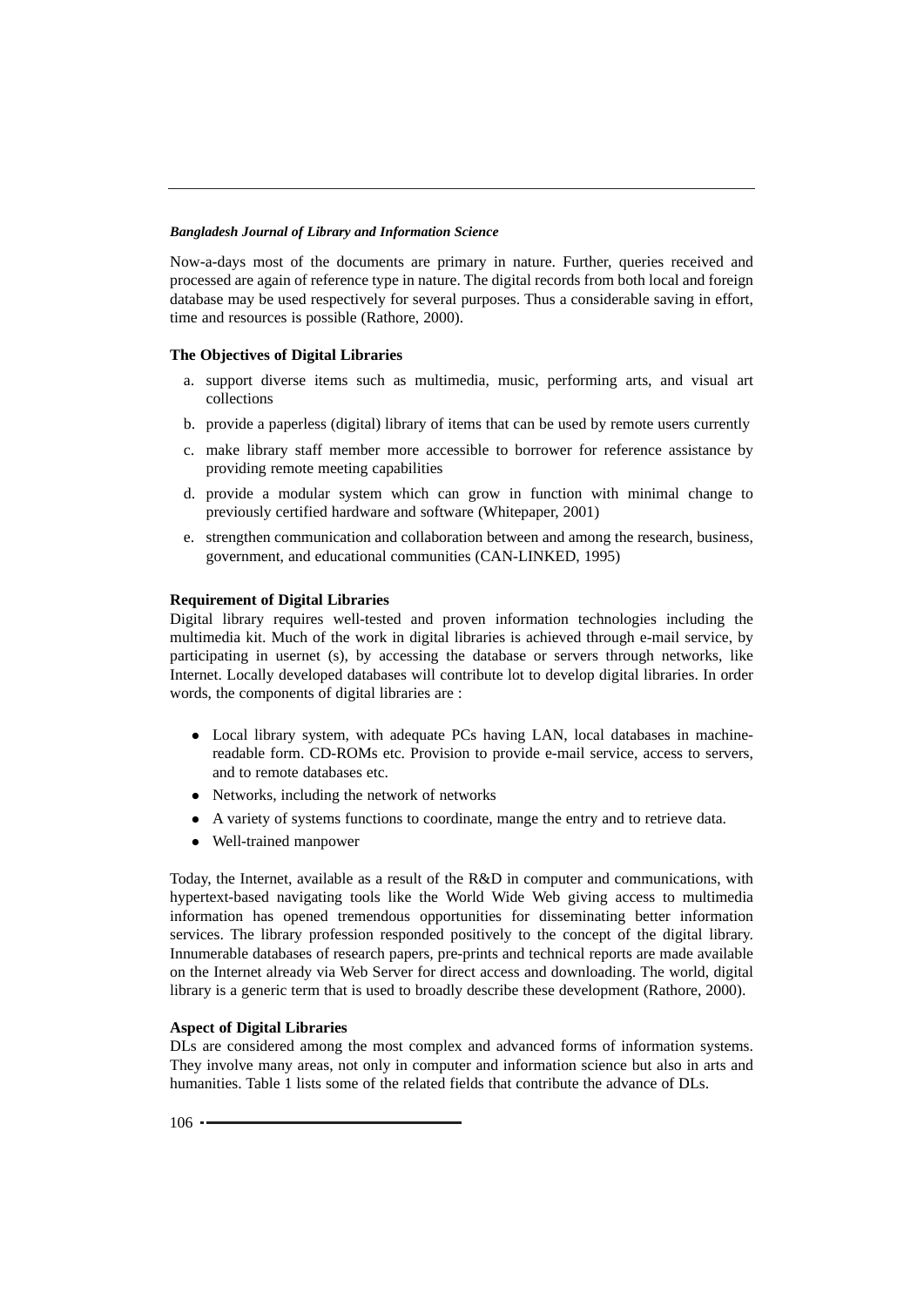Table 1. Areas of study, attributes, contents, features, issues and roles (adapted from Fox et al., 1995a

| Abstracting         | Digitization          | Intellect property  | Preservation            |
|---------------------|-----------------------|---------------------|-------------------------|
| Accessibility       | Discipline-Level      | rights              | Privacy                 |
| Agent               | Library               | Interactive systems | Publisher library       |
| Annotation          | Distributed           | Knowledge base      | Repository              |
| Archiving           | processing            | Knowbot             | Scalability             |
| Billing, Charging   | Document analysis     | Library science     | Search                  |
| <b>Browsing</b>     | Document model        | Mediator            | Sociological study      |
| Catalogue           | Economic Study        | Multilingual        | Storage                 |
| Classification      | Education support     | collection          | <b>Standards</b>        |
| Clustering          | Electronic publishing | Multimedia stream   | Subscription            |
| Commercial services | Electronic study      | playback            | Sustainability          |
| Content conversion  | Filtering             | Multimedia systems  | <b>Training Support</b> |
| Copyright coherence | Geographic            | Multimodal          | Suability               |
| Courseware          | information system    | National Library    | Virtual library         |
| Database            | Hypermedia            | Navigation          | Visualization           |
| Diagram (e.g. CAD)  | Hypertext             | $Object - oriented$ | World Wide Web          |
| Digital video       | Image processing      | <b>OCR</b>          |                         |
|                     | Index                 | <b>OODB</b> Support |                         |
|                     | Information retrieval | Personalization     |                         |
|                     |                       |                     |                         |
|                     |                       |                     |                         |

#### **Storage of Dls and Interoperability**

Documents are the heart of DLs. Without documents there would be no DLs (Encyclopedia of Computer Science, 2000). The digital library basically stores information in electronic form and manipulate large collection of these materials effectively. The digital library can be among the most complex and advanced form of information system because the digital library involves digital documents production, database management, information linking through hypertext, information retrieval, information filtering, instructional model, intellectual property right management, multimedia information service, reference service, information distribution and SDI etc (Upadhya, 2000). Thus digital library has heterogeneous and dynamic information environment, which deals with distributed collections of information (Fox and Sornil, 1999). This demands interoperability as essential characteristics. The interoperability issue is considered as a basic theme for discussion (Upadhya, 2000).

Fox and Marchionine (1998), observe that since the digital library incorporates linking different media into a single system, it requires interoperability and multilingual support. This could be:

- a. Technical interoperability
- b. Information interoperability
- c. Social interoperability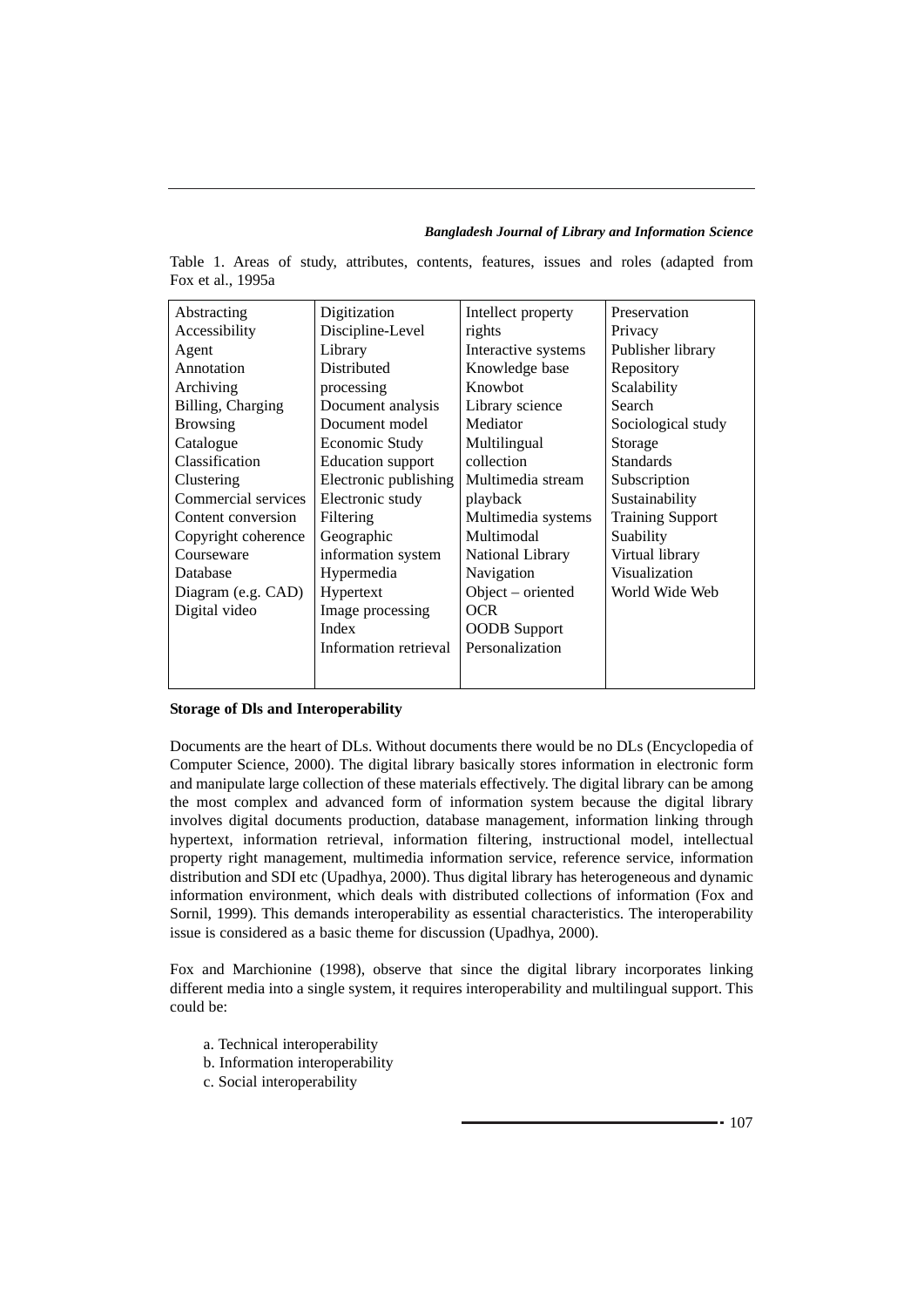Technical interoperability is concerned with the hardware, networks, data types, and application compatibilities and protocols. Information interoperability incorporates content scope, language, metadata, naming conventions, semantics and user interface. The social interoperability address personal and organizational rights and responsibilities.

Multilingual support in a digital library environment is essential since this could be considered as cultural interoperability. This is also essential to overcome the language barrier.

At present the following issues are discussed in relation to further development of digital library and making it more of pervasive technology.

- a. The technological issue is how to search and display desired selections from and across the large collections.
- b. The practical approach to digital library focus on access cost and digitizing technology and how to mass manipulate the information on the Net.

The digital library thus stores large amount of documents of different media and format. It also enables to integrate the new media types and document formats into existing Digital Library (Bruce and Hsinchum, 1996).

# **Information Retrieval**

Information retrieval involves the representation, organization, and storage of information, and access to it (Salton and McGill, 1983). DLs can be regarded as extended IR systems with multiple media and federation (Fox and Sornil, 1999). DLs may also be considered applications of IR. However, regardless of perspective, IR is essential for DLs to achieve high levels of effectiveness while affording ease of use to diverse communities. There is considerable research under way in IR related to DLs, dealing with multilingual processing, multimodal and structured documents, hypertext and hypermedia, searching of multimedia content, information visualization, handling distributed collections of complex documents, federated search standards, and information systems architectures (Encyclopedia of Computer Science, 2000).

Research in "nonstandard" types of documents, e.g. multimedia, multilingual, and hypertext, involves special kinds of languages, texts, complex structures, and indexing and searching techniques. However, the common requirement of all the types is content-based information access. The importance of multilingual information retrieval has been increased with the expansion of DLs (Encyclopedia of Computer Science, 2000).

# **Usability**

"The key to the success of DL project is having usable systems" (Fox and Sornil, 1999). To achieve this goal, research in human – computer interaction focuses on modeling people's activities and needs in using DLs (Encyclopedia of Computer Science, 2000).

# **Property Rights and Access Control**

The advancement of DLs depends on their successes not only in technology but also in legal, social, and economic contexts. We first discuss intellectual property issues of DLs and then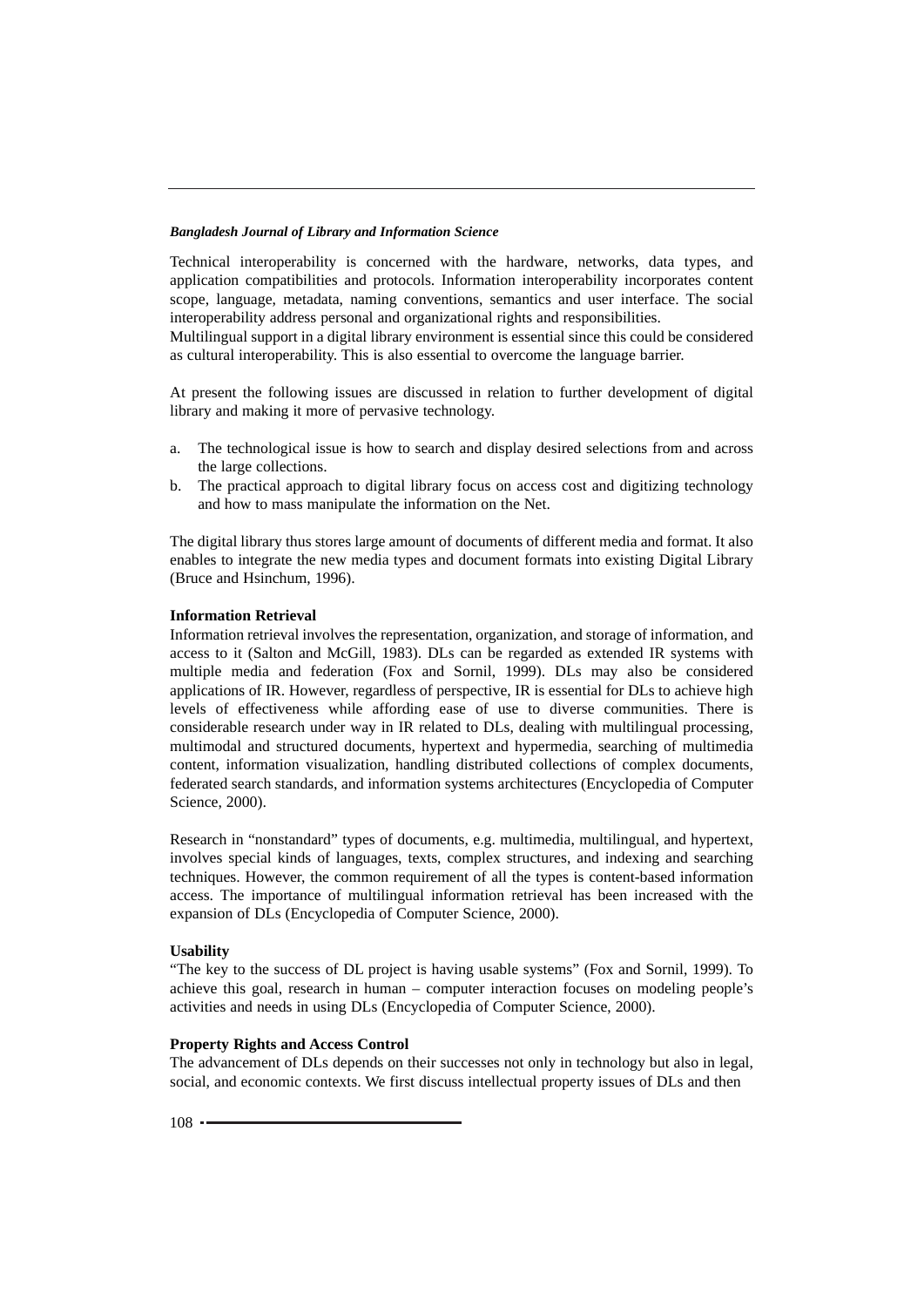DLs in economic and social contexts. Copyrights was created to encourage authors to publish useful works by providing them suitable compensation for their creativity and labor. DLs introduce difficult and complex intellectual property issues because, with digital documents, multiple copies of a document can be viewed simultaneously since they can be easily transferred and duplicated. The collections may consist of priceless objects and valuable services; some methods to enforce property rights have to be applied to achieve a balance between author and publishers (interested in compensation) and user and library (interested in access to information). Some advocate subscription while others favor charges based on counts of use, unit-of-time-online, or bytes-delivered (Samuelson, 1995). The success of DLs, especially those supporting key applications like education, depends upon achieving a sensible balance among quality of service, usage, authority, and finances (Encyclopedia of Computer Science, 2000).

# **Economic and Social Implications**

DLs introduce new relationships and impacts our world. They connect people together, supporting understanding of different cultures, heritages, and perspectives. New kinds of information are accessible to users. New possibilities of doing business result both directly from access to collections and indirectly from the content of the collections, e.g. advertisements. In publishing, DLs dramatically change the cost of production and dissemination, and libraries and publishers have to redefine their functions and purposes to survive in this environment. Publishers many adapt by performing functions such a selection of quality publications, editing, refinements, and promotions; they also may have some legacy information that DLs need to have in their collections. Libraries may preserve and provide access to historical records of works in their collection, may become the publishers of works prepared by their host institutions (e.g. when managing reports, as at http://www.ncstral.org, or theses, as at http://www. Theses.org), and may provide cross publisher catalogs (Samuelson, 1995). DLs blur the boundary between authors and readers; for example there are authoring and annotation tools that can be used for both publishing and reading. Copyright law, user privacy, and policies of collection development, management, preservation, and archiving need to be designed for effective use of DLs (Encyclopedia of Computer Science, 2000).

#### **International Efforts**

Thousands of digital libraries are emerging around the world, crossing all disciplines and media. Their sizes range from the small, serving local organizations, to the large, such as national libraries sharing highlights of history, cultural treasures, and accomplishments with the rest of the world (Fox and Sornil, 1999). Many countries have crated their own projects such as the Digital Libraries Initiative in the USA; the ERCIM program for the European community enhanced by projects in countries such as UK, France, and Germany; and related initiatives in Singapore and Japan. The international Digital Libraries Collaborative Research program of NSF will fund joint projects with these and other countries (Encyclopedia of Computer Science, 2000).

The world has diverse intellectual and cultural collection; connecting them together can lead to deeper understanding and wider cooperation. The major barriers are interoperability and multilingual collection processing. Some solutions are emerging, for example using Z39.50,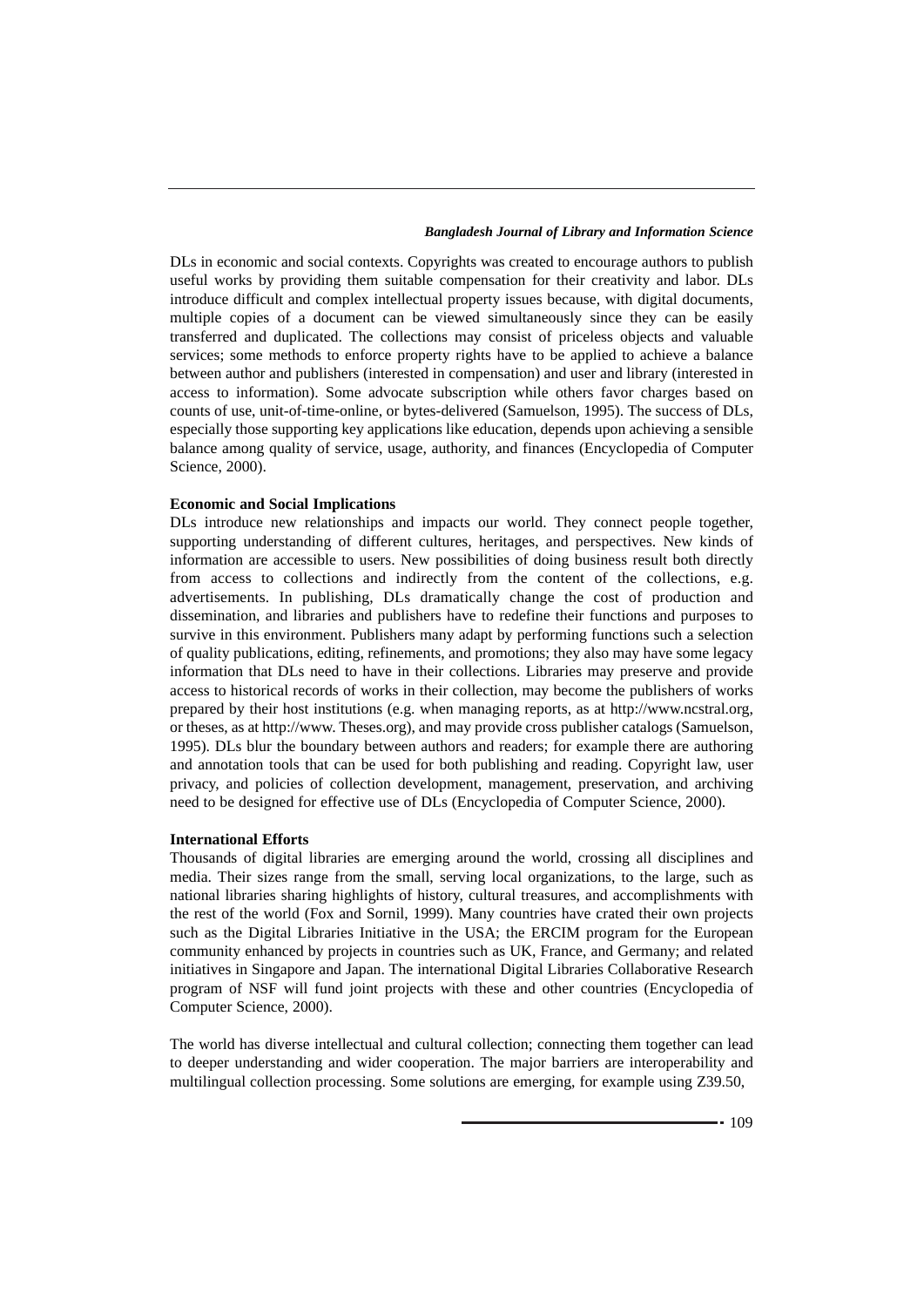IP, and HTTP protocols plus international standards like SGML, SML (see MARKUP LANGUAGES), JPEG AND MPEG (see IMAGE COMPRESSION) (Fox and Marchionini, 1998).

# **Conclusion**

In this era of the Internet and distributed, multimedia computing, new and emerging classes of information systems applications have swept into the lives of office workers and everyday people. New applications ranging from digital libraries, multimedia systems, geographic information systems, and collaborative computing to electronic commerce, virtual reality, and electronic video arts and games have created tremendous opportunities for information and computer science researchers and practitioners.

Digital libraries can meet the needs of user communities through a variety of services connected with complex collections and various structuring mechanisms for managing data and descriptions of that data. They involve not only computer and information science but also humanities and arts. Research and development in this field is being conducted actively in many communities. Each year workshops and conferences aim at establishing an agenda for investigation and creating new techniques and a consensus as to how to handle difficult problems. Important aspects that need to be carefully handled in DLs are document representations; collection creation, management, preservation, and archiving; usability; interoperability; intellectual property; social and economic implications; scalability; and supporting network infrastructure. Every issue needs to be handled in both local as well as global contexts, helping lead toward the concept of a world-wide digital library.

# **References**

Bruce, S and Hsinchum Chen (1996). Building large scale digital library. Computer, 29(5). p 22-26.

Bush, V. (1945). 'As We May Think', The Atlantic Monthly, 176, 1. 01-108.

Drabenstott, Karen M (1994). Analytical Review of the Library of the Future, Washington, DC : Council Library Resources.

Encyclopedia of Computer Science (2000). Ralston, Anthony, Reilly, Edwin D. and Hemmendinger, David (eds).  $4<sup>th</sup>$  edn. London : Nature Publishing Group. pp 576-581.

Fox, E.A. (1993) Digital Library Source Book. http://fox.cs.vt.edu/DLSB.html

Fox, E.A., and Lunin, L.F. (1993). Introduction and Overview to Perspectives on Digital Libraries. Journal of American Society for Information Science, 44, 8, 480-491

Fox, E.A., and Sornil, O (1999). Modern Information Retrieval, Harlow, UK : Addison Wesley Longman.

Fox, Edward A and Marchionini (1998). Towards a worldwide digital library. Communication of the ACM, 41(4). pp. 29-32